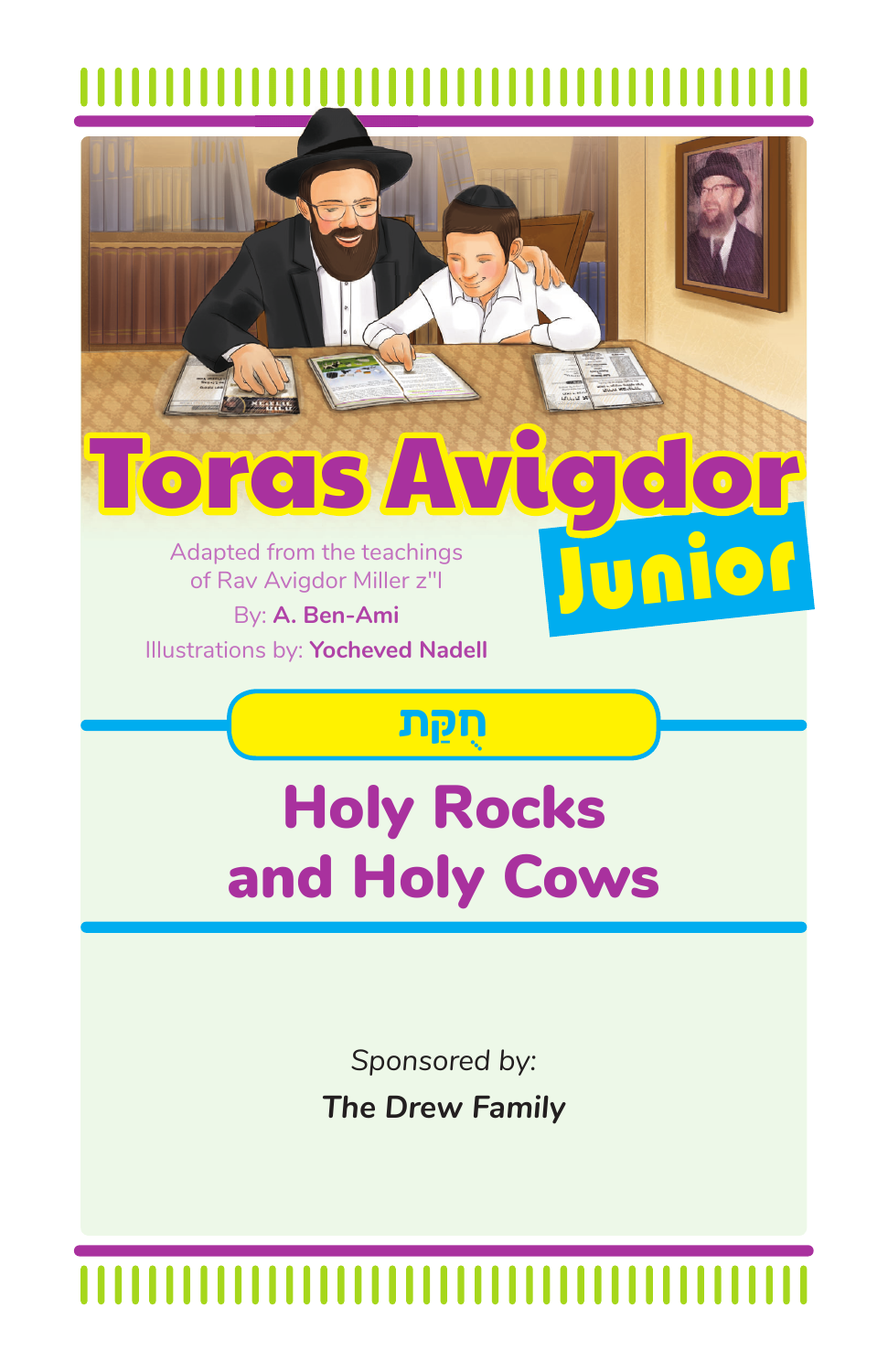# Parshas Chukas **Holy Rocks and Holy Cows**

### **French Hill, Yerushalayim**

As Shimmy and Yitzy walked out of shul after Mincha, they saw something they had never seen before. A man wearing a tallis and two pairs of tefillin was standing by a table with a big sign that said "HaSegulot Shel Tzadok Hatzadik". The table was covered with all sorts of interesting-looking things that they had never seen before. There were little stones, red strings, and golden chains.

As soon as the man saw them, he called out to them.

"Hi, kids!" he said. "I'm Tzadok the Tzadik! Come and buy some holy kabbalah segulot! These rocks here are from Har Sinai and if you put one in your pocket, it will keep you from ever doing any aveiros! These red string bracelets make it impossible for you to speak loshon hora, and if you wear one of these gold chains around your neck, you will get a 100% on every Gemara test without even studying!"

Just then Totty came out of shul. "Boys, are you ready to go home?" he called out.

"Totty," said Shimmy. "Can we please get Har Sinai rocks? That tzaddik over there is selling them and he says they keep you from doing aveiros."

"Yeah," added Yitzy. "And I **NEED** one of those gold necklaces to help me pass my next Gemara test!"

"Don't be silly, boys," admonished Totty. "We don't need to buy any of that garbage."

"Garbage?" the two boys said simultaneously, shocked looks on their faces.

"Totty," said Shimmy very seriously. "The tzadik said that anyone who wears those red bracelets will never ever say a word of loshon hora! Didn't you say that's one of the worst aveiros a Yid could do?"

"And didn't you tell us that you always daven that we should be tzadikim?" added Yitzy. "If we get the Har Sinai rocks then we'll automatically be tzadikim and you won't have to worry about it, because we'll never do aveiros again!"

Totty held up both hands as if to say "enough", and both boys respectfully stopped talking. Totty then put his arms around his two sons and started walking

## 2 | Toras Avigdor Junior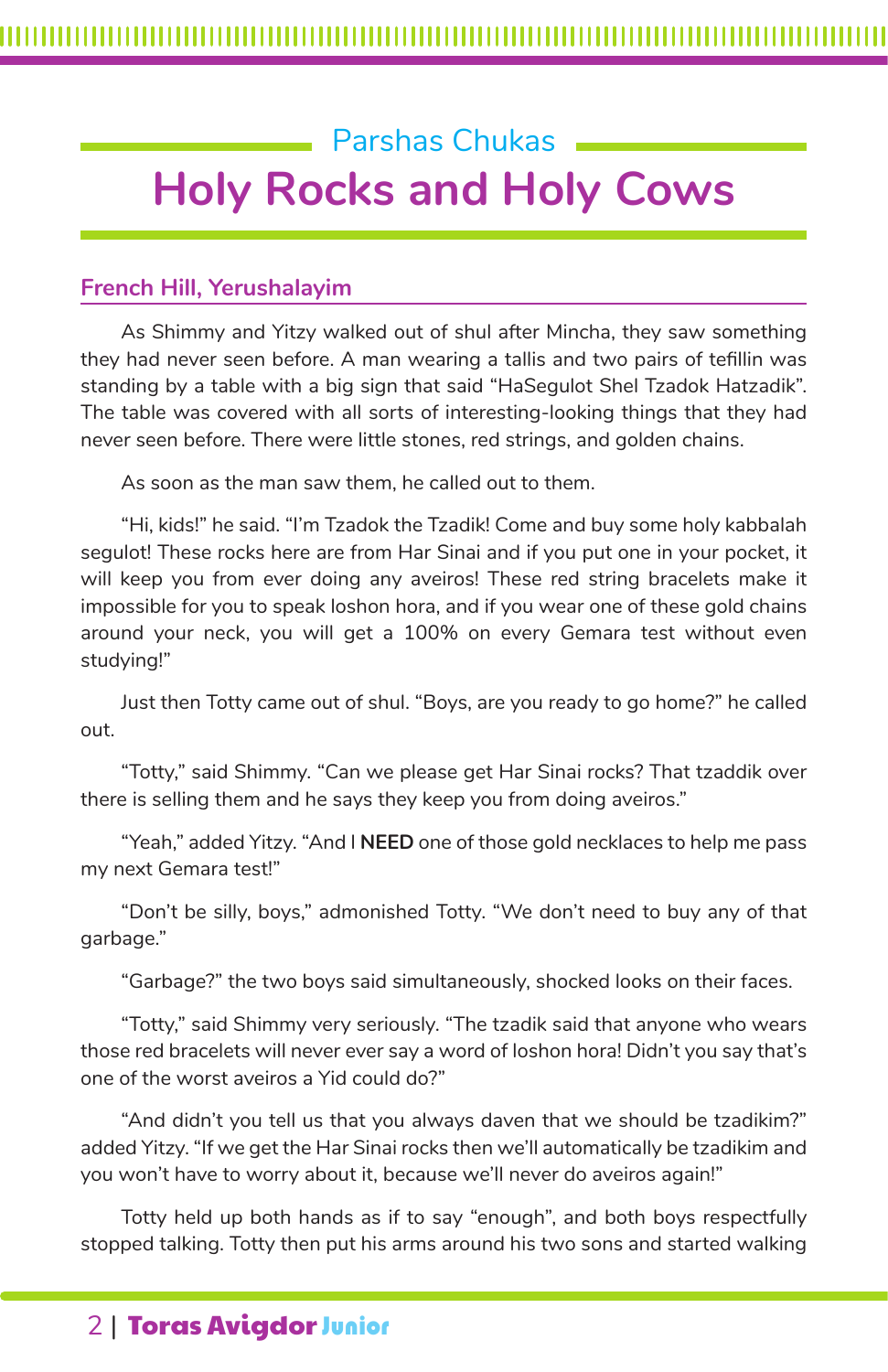with them down the sidewalk, away from the "interesting" man and towards their house.

"Boys, I want you to listen to me," he said. "This week's parsha is Parshas Chukas. Do you know what the parsha starts off with?"

"Parah Adumah?" asked Shimmy.

"Exactly," said Totty. "And do you know what type of *mitzvah* Parah Adumah is?"

"A hard Mitzvah," said Shimmy. "Because it's not easy to find a red cow without two black hairs!"

"It's also a 'Chok', right?", added Yitzy. "A mitzvah that we are not given a reason for."

"You're both right," said Totty warmly, "I want to focus on the 'chok' part of it for a minute. You see, the Torah says something very interesting by Parah Aduma.